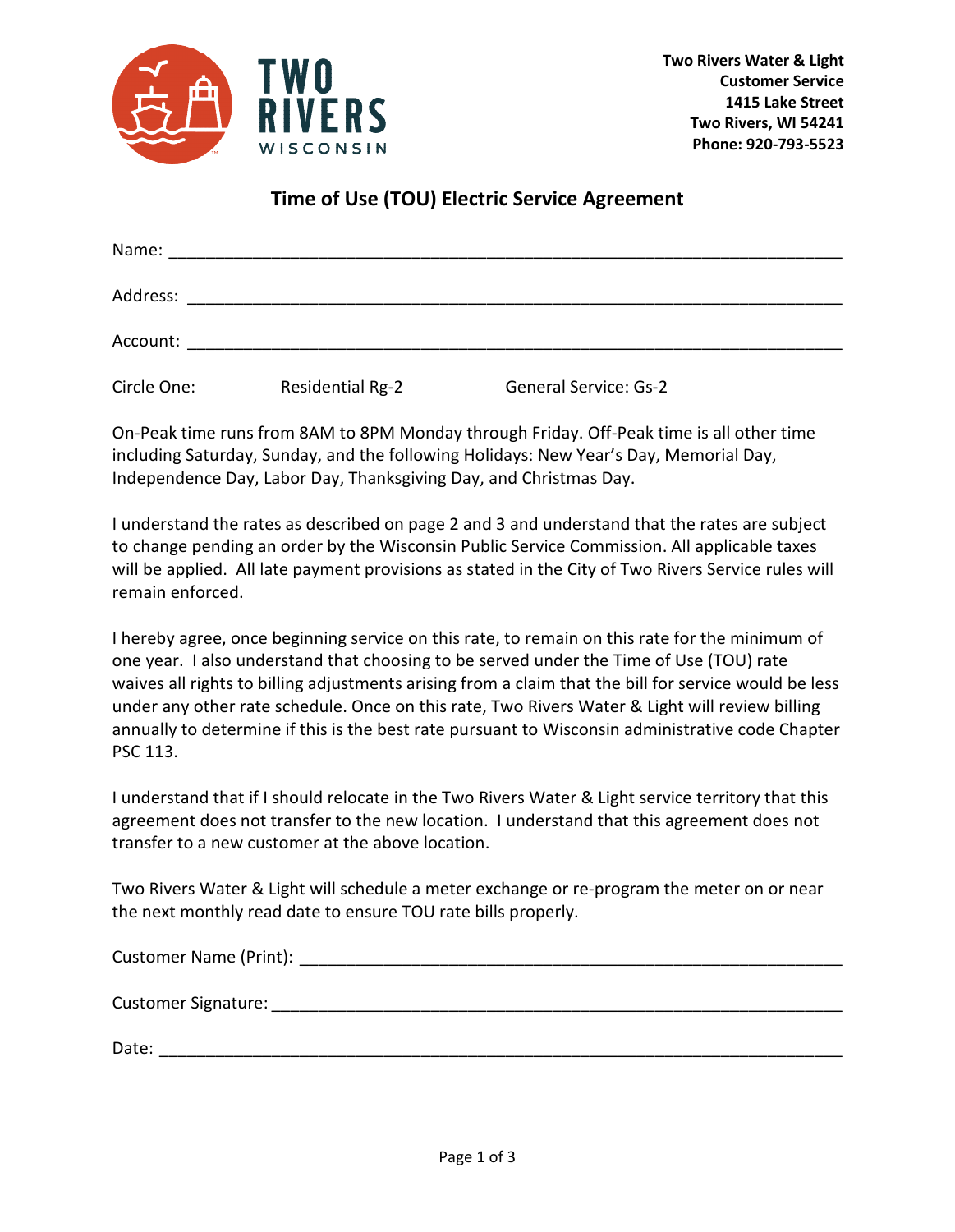## **Schedule Rg-2: Residential Service – Optional Time of Use (TOU)**

Available as an option to residential service customers that qualify for service under Rg-1. Once an optional customer begins service on this schedule, the customer must remain on the rate for a minimum of one year. Customer waives all rights to billing adjustments arising from a claim that the bill for service would have been less under another rate schedule.

| <b>Customer Charge</b>       |                                                                                                                                                                                                                                                            |
|------------------------------|------------------------------------------------------------------------------------------------------------------------------------------------------------------------------------------------------------------------------------------------------------|
|                              | Single-phase: \$11.00 per billing period                                                                                                                                                                                                                   |
| Three-phase:                 | \$20.00 per billing period                                                                                                                                                                                                                                 |
| <b>Energy Charge</b>         |                                                                                                                                                                                                                                                            |
| On-Peak:                     | \$0.1690 per kilowatt-hour (kWh)                                                                                                                                                                                                                           |
| Off-Peak:                    | \$0.0600 per kilowatt-hour                                                                                                                                                                                                                                 |
| <b>PCAC Charge:</b>          | Bills are subject to the power cost adjustment clause                                                                                                                                                                                                      |
| <b>PB Charge:</b>            | Bills are subject to the public benefits rider                                                                                                                                                                                                             |
| <b>Minimum Monthly Bill:</b> | Shall be the customer charger                                                                                                                                                                                                                              |
| Late Payment Charge:         | A charge of one percent per month will be added to bills not paid                                                                                                                                                                                          |
|                              | within 20 days from date of issuance.                                                                                                                                                                                                                      |
| <b>Pricing Periods</b>       |                                                                                                                                                                                                                                                            |
| On-Peak:                     | 8AM to 8PM Monday through Friday                                                                                                                                                                                                                           |
| Off-Peak:                    | All times not specified as on-peak including all day Saturday and<br>Sunday, and the following holidays: New Year's Day, Memorial<br>Day, Independence Day, Labor Day, Thanksgiving Day, Christmas<br>Day, or the day designated to be celebrated as such. |
| <b>Commercial Customers:</b> | A customer occupying a building or apartment for residential and<br>commercial purposes jointly shall be billed on another rate which<br>is determined on the customer's load.                                                                             |

## **Schedule Gs-2: General Service – Optional Time of Use (TOU)**

Available as an option to general service customers that qualify for service under Gs-1. The monthly maximum measured demand of customers service on this rate shall be that demand in kilowatts necessary to supply the average kilowatt-hours in 15-consecutive minutes of greatest consumption of electricity during each month. Such Maximum Measured Demand shall be determined from readings of permanently installed meters or at the option of the utility, by any standard methods or meters. Said demand meter shall be reset to zero when the meter is read each month.

Gs-2 customers with a minimum energy usage of 12,000 kWh per month and Load Factor greater than or equal to 45 percent for three or more months in a consecutive 12-month period shall have the option of transferring to the Cp-1 rate schedule. Once a customer begins service on this rate schedule on an optional basis, the customer shall remain on that rate for a minimum of one year. Any customer choosing to be service on a rate schedule on an optional basis waives all rights to billing adjustments arising from a claim that the bill for service would be less on another rate schedule.